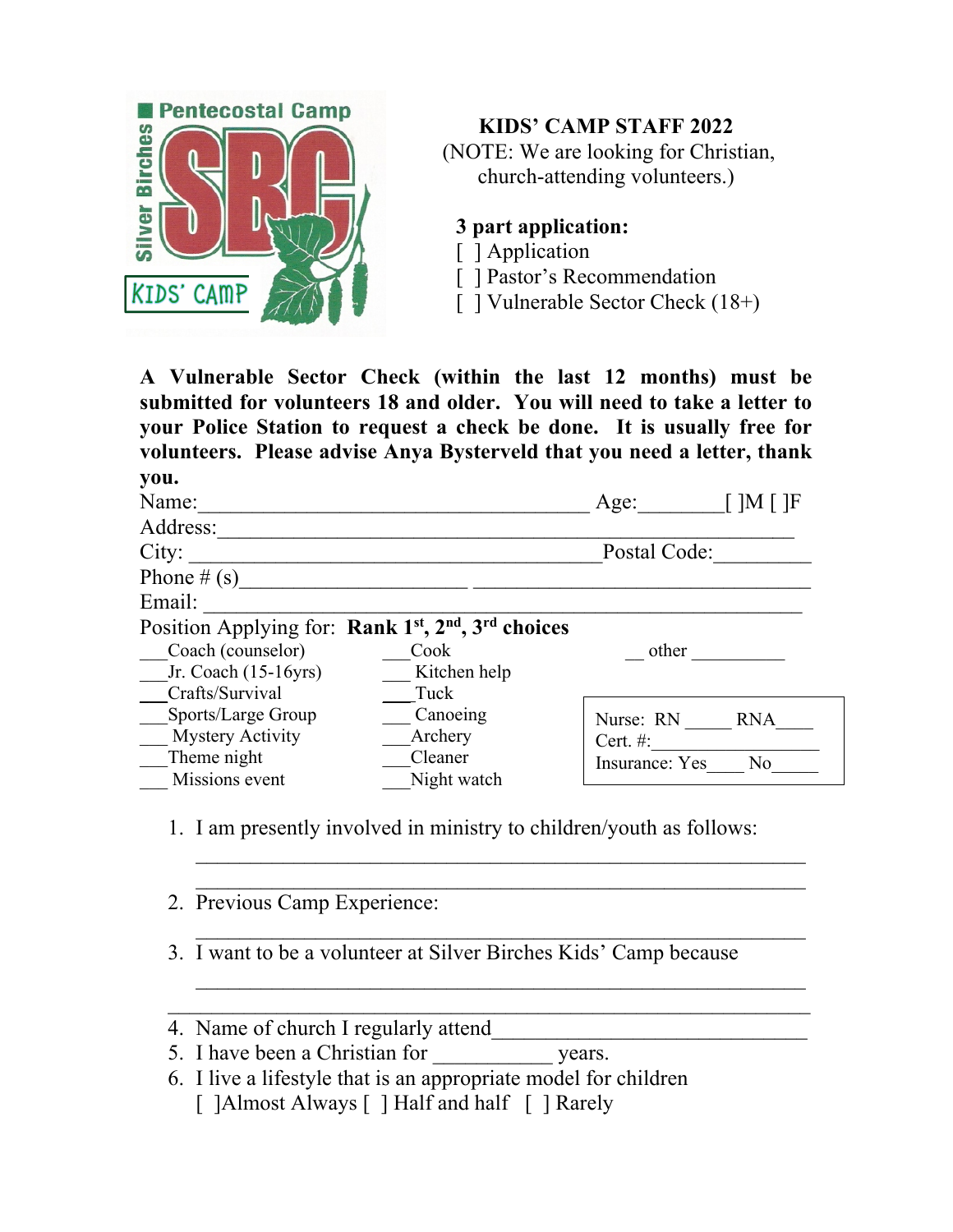## p. 2 of 3 **7.** I am aware of and I will attend the **staff orientation meeting at 10:30 am on Monday.**

 $Yes$   $No$  (Explain) If arriving on Sunday night, Anya must be advised ahead, and please pay \$12/head for anyone coming Sunday or staying Friday. # of adults\_\_\_\_\_\_, # of campers \_\_\_\_\_\_ 8. I have physical limitations \_\_\_\_\_Yes. \_\_\_\_\_No  $(Explain)$ 9. I have my First Aid and/or CPR: Yes. No.

Please provide 2 references not related to you, and not your pastor.

| a) Name      |
|--------------|
| Phone $\#$ : |
| Email:       |
|              |

| b) Name      |  |
|--------------|--|
| Phone $\#$ : |  |
| Email:       |  |

Release of Information and Declaration of Intent

I hereby give Silver Birches Camp staff permission to contact my references. I understand that SBKC is responsible for the welfare of persons in my care and will prepare myself accordingly. I will co-operate with the planned program, as laid out. It is my whole-hearted desire to serve the children of the camp to the best of my ability. I will provide a Vulnerable Sector Check (18+).

| Applicant's signature | Date:                                                                                 |  |
|-----------------------|---------------------------------------------------------------------------------------|--|
|                       | Now, give the 3 pages of the application to your pastor with <i>a cup of coffee</i> . |  |

NOTE: Volunteers can register **their own camp-aged children** at \$50 off the regular rate.